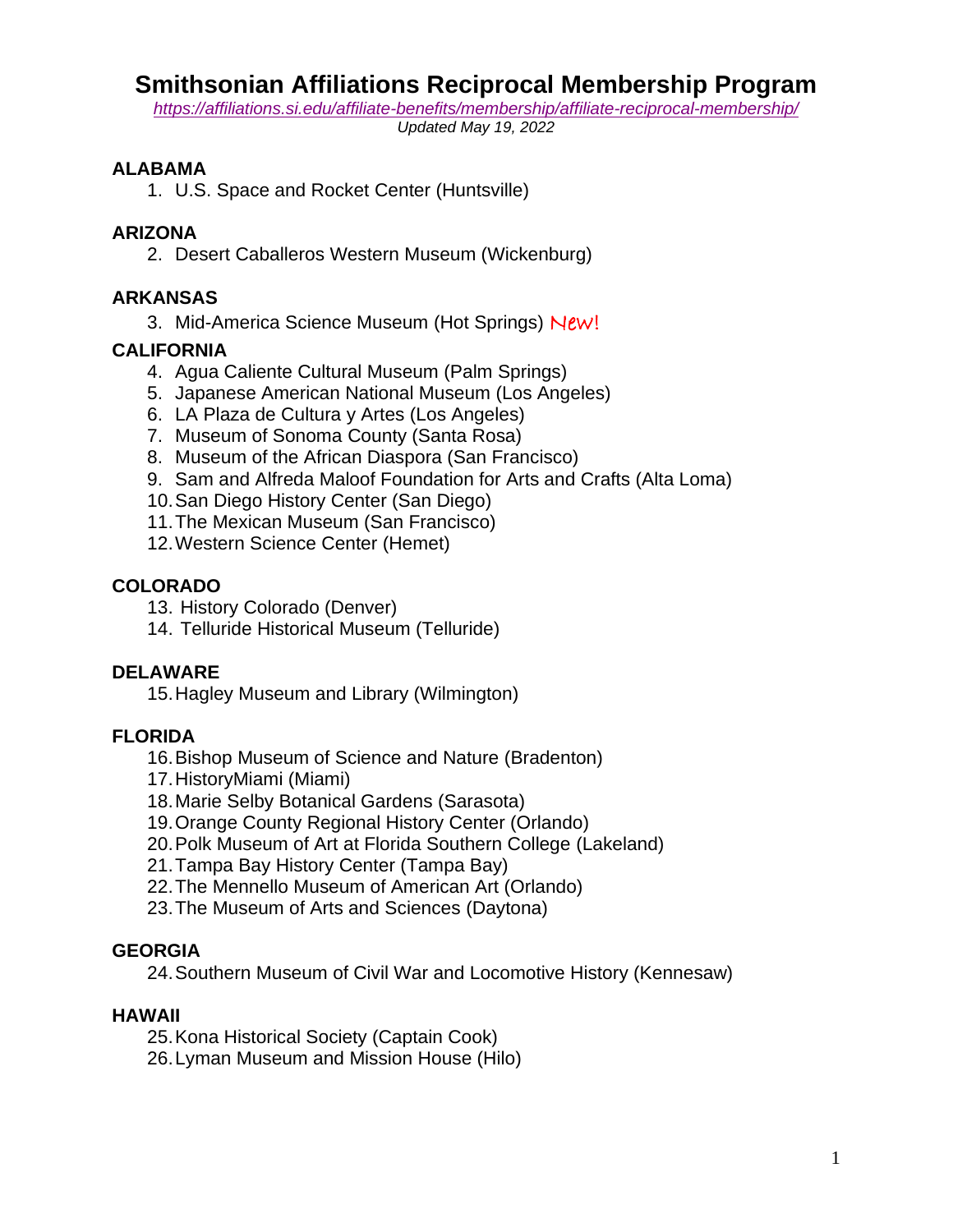### **ILLINOIS**

27. DuSable Museum of African American History (Chicago) New!

28.Peoria Riverfront Museum (Peoria)

### **INDIANA**

29.Conner Prairie Interactive History Park (Fishers)

#### **IOWA**

30.National Czech and Slovak Museum and Library (Cedar Rapids) Dubuque Museum of Art (Dubuque)

31.National Czech and Slovak Museum and Library (Cedar Rapids)

32.Putnam Museum and Science Center (Davenport)

#### **MAINE**

33.Abbe Museum (Bar Harbor)

#### **MARYLAND**

34.Reginald F. Lewis Museum of Maryland African American History and Culture (Baltimore)

35.National Museum of Dentistry (Baltimore)

## **MASSACHUSETTS**

36.Springfield Museums (Springfield)

37.USS Constitution Museum (Boston)

#### **MICHIGAN**

38.Dennos Museum Center (Traverse City) 39.Michigan Science Center (Detroit)

# **NEVADA**

40.The National Atomic Testing Museum (Las Vegas)

#### **NEW MEXICO**

41.National Museum of Nuclear Science & History (Albuquerque)

#### **NEW YORK**

42.Snug Harbor Cultural Center and Botanical Garden (Staten Island)

43.The Rockwell Museum (Corning)

# **NORTH CAROLINA**

44.Cape Fear Museum of History and Science (Wilmington)

45.North Carolina Museum of History (Raleigh)

#### **OHIO**

46.Springfield Museum of Art (Springfield) 47.The Works: Ohio Center for History, Art and Technology (Newark)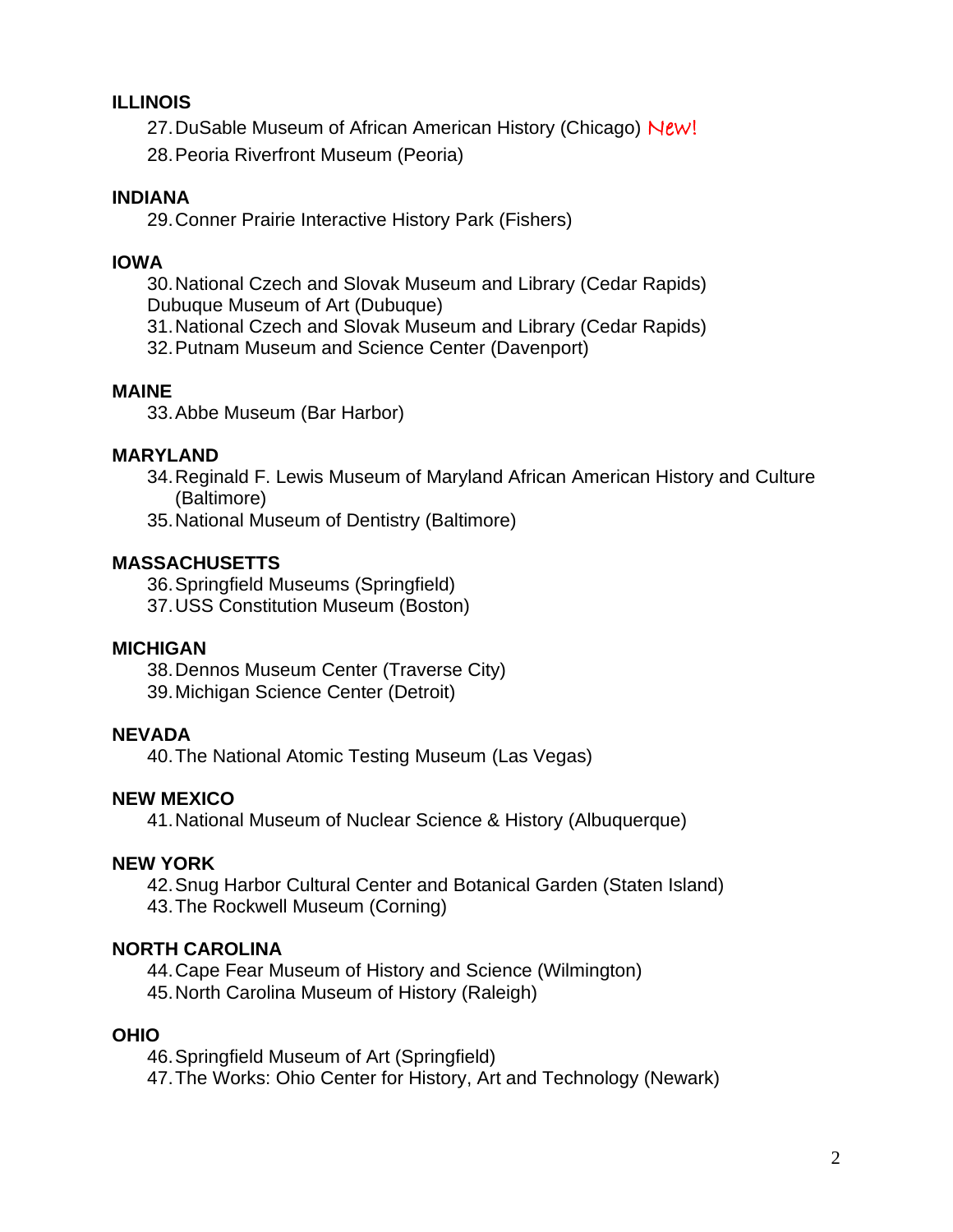#### **OKLAHOMA**

48.Oklahoma History Center (Oklahoma City)

49.Stafford Air and Space Museum (Weatherford)

#### **OREGON**

50.Evergreen Aviation and Space Museum (McMinnville)

51.Rice Northwest Museum of Rocks and Minerals (Hillsboro)

52.High Desert Museum (Bend)

#### **PENNSYLVANIA**

53.The African American Museum in Philadelphia (Philadelphia) 54.Weitzman National Museum of American Jewish History (Philadelphia)

#### **PUERTO RICO**

55.Museo de Arte de Puerto Rico (Santurce)

56.Universidad Ana G. Mendez (Gurabo)

#### **RHODE ISLAND**

57.Rhode Island Historical Society (Woonsocket)

#### **SOUTH CAROLINA**

58.Coastal Discovery Museum (Hilton Head Island)

#### **SOUTH DAKOTA**

59.South Dakota State Historical Society (Pierre)

#### **TEXAS**

- 60.Ellen Noël Art Museum of the Permian Basin (Odessa)
- 61.Fort Worth Museum of Science and History (Fort Worth)
- 62.International Museum of Art and Science (McAllen)
- 63.National Museum of the Pacific War (Fredericksburg)
- 64.Space Center Houston (Houston)
- 65.The Health Museum (Houston)

66.UTSA Institute of Texan Cultures (San Antonio)

#### **VERMONT**

67.Sullivan Museum and History Center (Northfield)

#### **VIRGINIA**

68.The Hermitage Museums and Gardens (Norfolk)

69.Virginia Museum of Natural History (Martinsville) New!

#### **WASHINGTON**

70.Whatcom Museum (Bellingham)